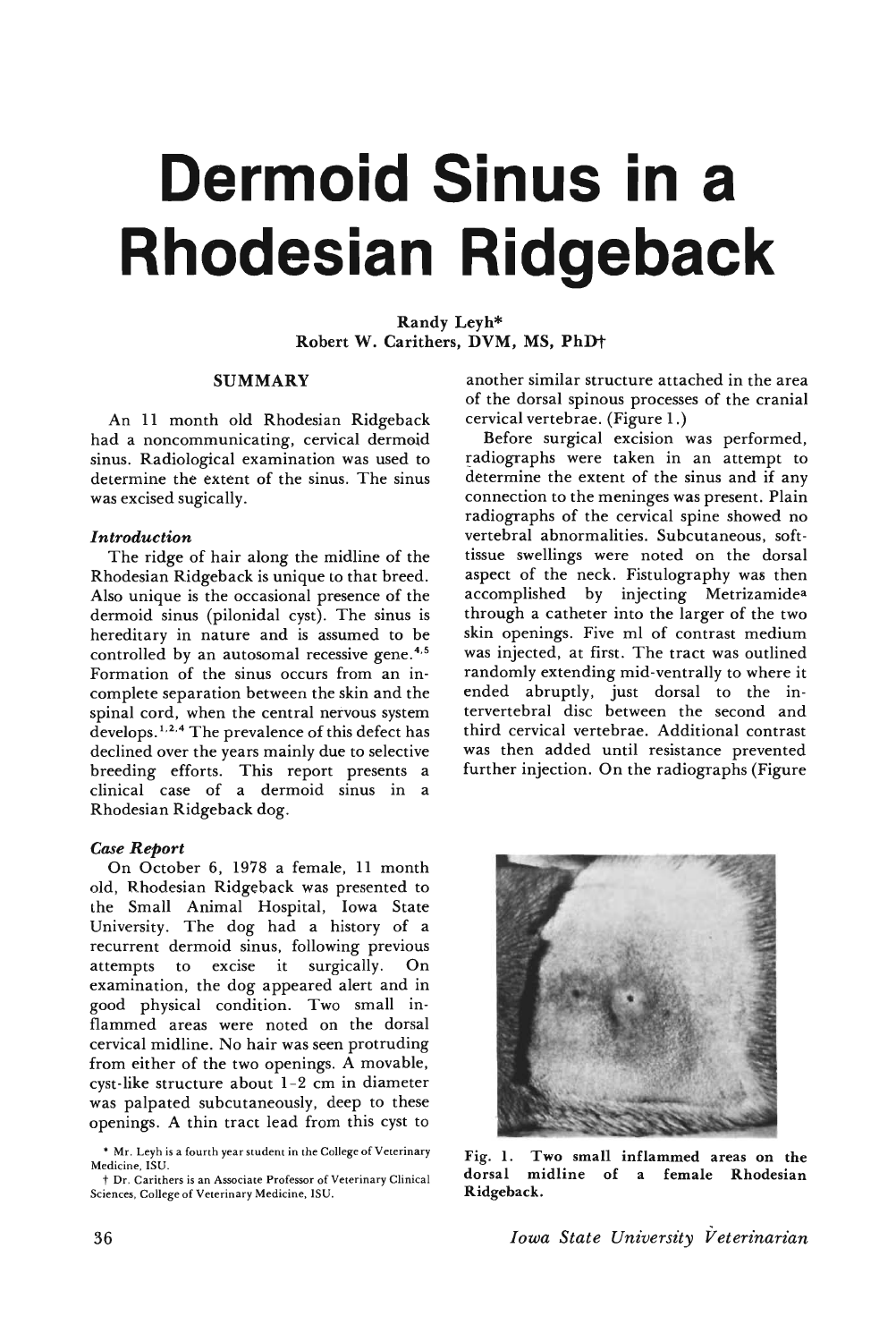

Fig. 2. Lateral and VD contrast radiographs.



2), a further enlargement of the sinus was seen, but still no connection with the spinal cord was noted. Two fine linear tracts of contrast were present proceeding caudally toward the area of the dorsal spine of the sixth cervical verebra.

A myelogram of the cervical area was also performed to determine if any abnormality was present in the meninges. Metrizamidea

was injected at the cisterna magna. No indication of communication between the sinus and the dura mater was observed. The subarachnoid space did narrow at the cranial end of several vertebrae, which would suggest cervical vertebral malocclusion, malarticulation (Wobbler's) syndrome, or spondylolisthesis, but this was considered incidental.

Issue No.1, 1979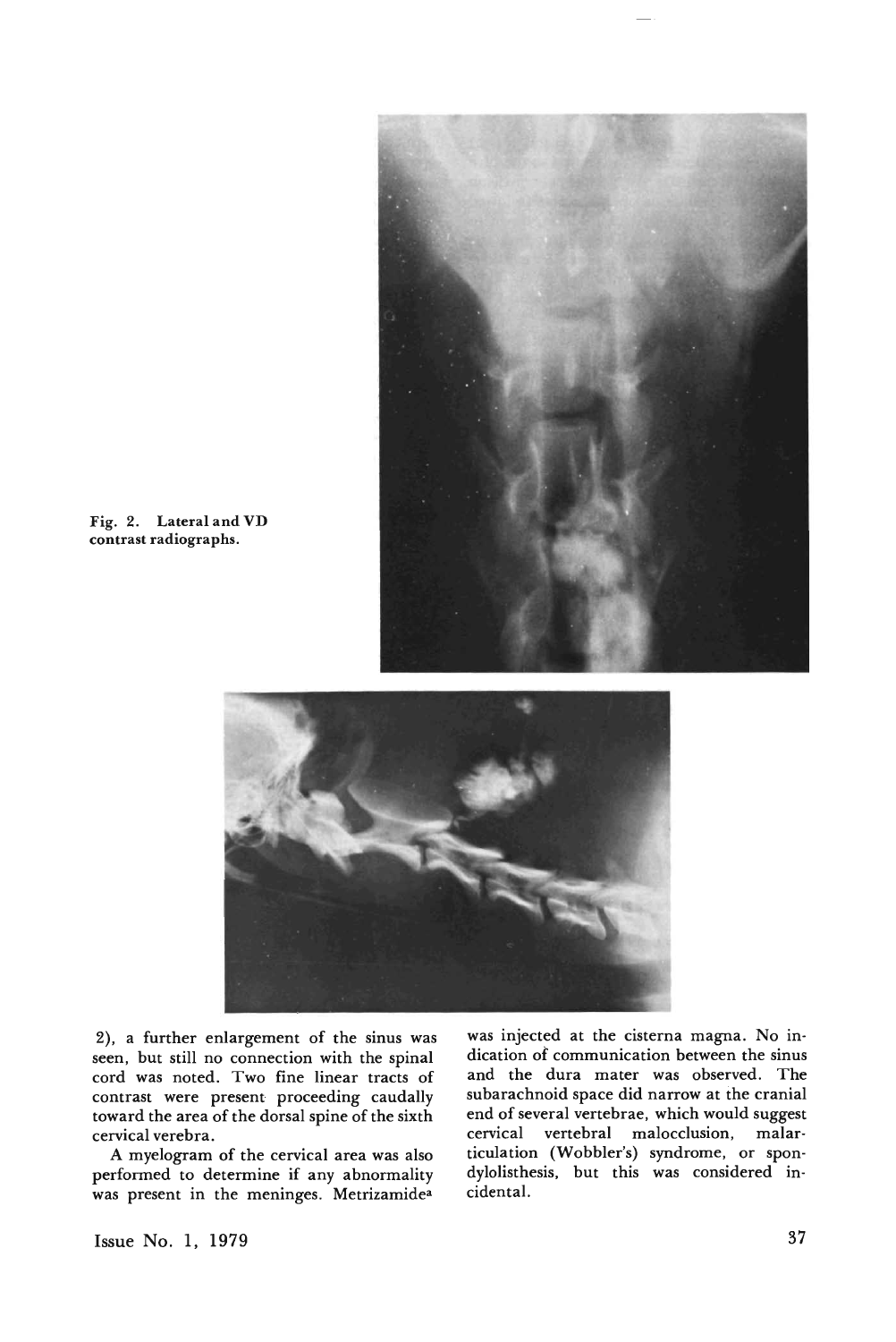The approach for sugical excision was at the dorsal midline from the second to the fifth cervical vertebra. An elipitical incision around the two sinus openings was followed by blunt dissection on the midline, down to the vertebral spines. The sinus and the surrounding tissue were separated from the cervical deep fascia down to the level of the lamina of the cervical vertebrae. Part of the supraspinous ligament was removed along with the sinus sac. An indwelling suction device<sup>b</sup> was inserted to help prevent seroma formation. Fascial planes and subcutaneous tissues were carefully apposed with an absorbable suturec and the skin was closed in a simple interrupted pattern. A light pressure bandage was applied around the neck to assist in maintaining tissue apposition.

Five days post surgery, a seroma developed and was drained. The swelling recurred and again it was drained. The dog's temperature increased so daily ampicillin (10 mg/lb tid) was continued. Edema then developed ventrally on the neck due to the light cervical bandage. The swelling pulled the skin edges apart and the area around the incision became moist and erythematous. No attempt was made to close the wound and it was allowed to heal by granulation. The site was cultured and *Staph. aureas* and *Enterobacter* were isolated. The animal was then switched to Gentocin (2 mg/lb bid).

After the sinus was removed, it was incised and found to contain a mass of hair in the lumen. Histopathology found connective tissue elements along with cells of chronic inflammation. Also present in the sinus wall were sebaceous glands, sweat glands, and hair follicles.

## *Discussion*

In man, the dermoid sinus has two separate etiologies: congenital and acquired. Little is known about pathogenesis of the congenital sinus. The acquired sinus is thought to arise from foreign bodies, mainly hair, protruding through the epidermis in an area of inflammation. Many of these sinuses have hair growing down into them instead of out of them. Barbers have been found to have dermoid sinuses between their fingers which actually contain someone else's hair!<sup>11</sup> In the Rhodesian Ridgeback, the dermoid sinus has a hereditary origin. It has been mentioned that because the sinus and the ridge of hair

are both unique to this breed, there may be a genetic connection between the two. $2$  The exact mechanism of inheritance is not well established. Early opinion felt that the character was dominant and that a complex of genes was involved.<sup>5</sup> However, most evidence indicates the defect is controlled by a single, recessive, autosomal gene.<sup>7</sup> No cases of acquired dermoid sinuses, as in man, have been reported in the dog.

The formation of the dermoid sinus can be related to failure of complete separation of the neural groove from the epidermis during embryonic development.<sup>11</sup> Early in normal development of the spinal cord, ectoderm covering the notocord begins to thicken and form the neural plate. Laterally, this plate blends in with ectoderm of the blastodermic surface. Longitudinal folding of the plate forms a trough known as the neural groove. On each side of this groove are neural folds which continue to grow and then fuse together dorsally, enclosing the groove as a tube. Shortly after this fusion, the two ectodermally derived structures separate. <sup>9</sup> Incomplete fusion, somewhere in this normal process, forms the dermoid sinus.

The sinus occurs more frequently in the cervical area, and to a lesser extent in the sacrococcygeal region.<sup>6</sup> It is always on the dorsal midline. There are no reported cases of the sinus occurring along the ridge of hair. An animal may have one or multiple sinuses present at the same time.<sup>7</sup> Darkly pigmented hairs may be seen projecting through the sinus opening onto the skin.

The dermoid sinus has been classified into four morphological groups: in the first group, the sinus extends to the supraspinous ligament where it is attached; the second group does not go as deep, but is connected to the ligament by a fibrous band; a third type is similar to the second, but with no fibrous attachment; and finally, the fourth type is attached to the dura mater of the spinal cord.<sup>7</sup>

In the cervical area, the sinus generally is attached in the area of the spinous process of the second cervical vertebra. However, seldom does the sinus go any deeper and connect with the dura mater. The fourth type of sinus is mainly seen in the sacrococcygeal region, with the sinus extending from the skin in a cranioventral direction to the last sacral vertebra.<sup>6</sup>